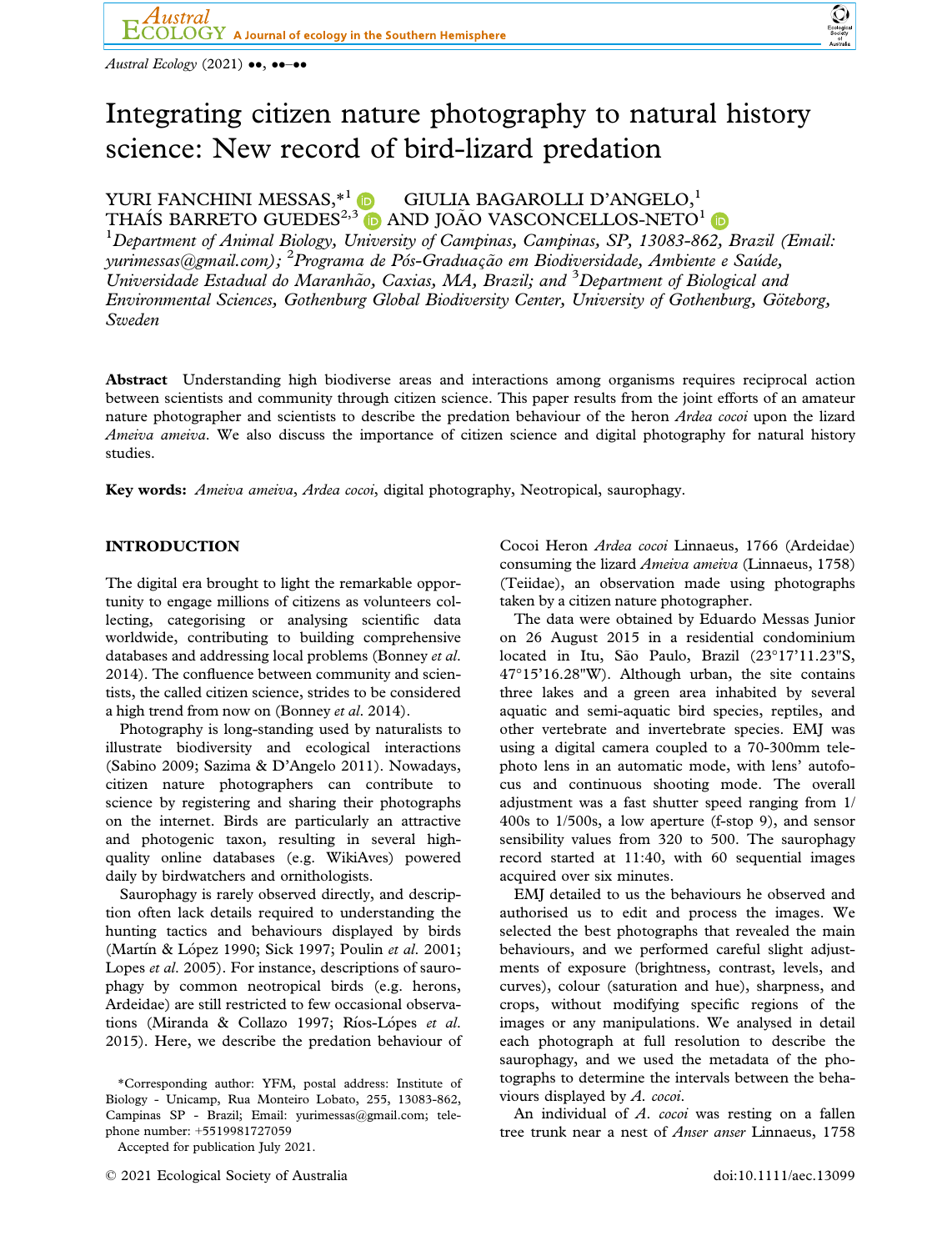

Fig. 1. Sequential images of the predation behavior of Cocoi Heron Ardea cocoi upon the lizard Ameiva ameiva, made by a citizen nature photographer: (a) Individual of A. cocoi near a geese nest. (b-c) A. cocoi shaking the lizard to subdue the prey. (d) Languid A. ameiva on A. cocoi bill. (e) The bird lifted flight carrying the lizard, and (f) flew towards a lake. Photographs: Eduardo Messas Junior.

(Anatidae), containing an adult female protecting its eggs (Fig. 1a). Suddenly, an individual of  $A$ . ameiva ran through the ground vegetation towards the A. cocoi, which quickly captured the lizard by the neck using its bill (Fig. 1b). The bird suspended the prey and repeatedly moved its bill to left and right directions while the lizard was struggling to free himself (Fig. 1b–c). This behaviour lasted about two minutes until the lizard stopped moving (Fig. 1d). The bird never pecked multiple times or hit the lizard against the ground, keeping all the time the prey suspended using its bill like a tweezer. Immediately after the demise of lizard movements, the bird took flight (Fig. 1e–f) and moved to a flooded surface near the capture site. After three minutes, the bird threw the prey in the air and grabbed it by the head with its bill facing up. The bird performed contorted movements (S-shaped) with its neck until swallowing the prey.

It is the first record of the complete predation behaviour, from prey capture to ingestion, of A. ameiva by a heron. The predation occurred during the daytime, coinciding with the activity period of A. ameiva and the bird (Martínez-Vilalta & Motis 1992; Vitt & Colli 1994), and with the timing of other records of saurophagy of A. ameiva by birds (e.g. Granzinolli et al. 2007). The use of photography as a non-invasive technique (Harasti & Gladstone 2013) was essential to the acquisition of high-quality images without interfering with the species' behaviour. In previous records of A. ameiva saurophagy by birds, the predators flew away when the researchers got close to them (Tozetti et al. 2005; Granzinolli et al. 2007). Digital photography can be extremely useful in science by allowing a noninvasive approach that generates quantifiable and highquality data, allows access to inhospitable environments and studies of temporal events, and reveals the occurrence of rare organisms in nature.

The strategies used by different bird species to kill and hold A. ameiva differ greatly. Lizards attacked by Buteo albicaudatus (Vieillot, 1816) (Accipitridae) presented excoriations near the head, which was partially separated from the body since this bird held the dead lizard using its claws (Granzinolli et al. 2007). On the other hand, Athene cunicularia Molina, 1782 (Strigidae), ripped off the lizard's head and held the prey using the bill (Tozetti et al. 2005). The predation behaviour exhibited by  $A$ . cocoi differs from these species in some ways: (1) the bird suspended and killed its prey by successive jolts, (2) did not cause external damages to the lizard and (3) used only the bill, from capture to consumption. The morphological range of bills and claws between groups of birds, each performing specific functions, certainly helps explain such behavioural variability.

Ardea cocoi seems to have used a hunting tactic called 'bill stab', which consists of a downward or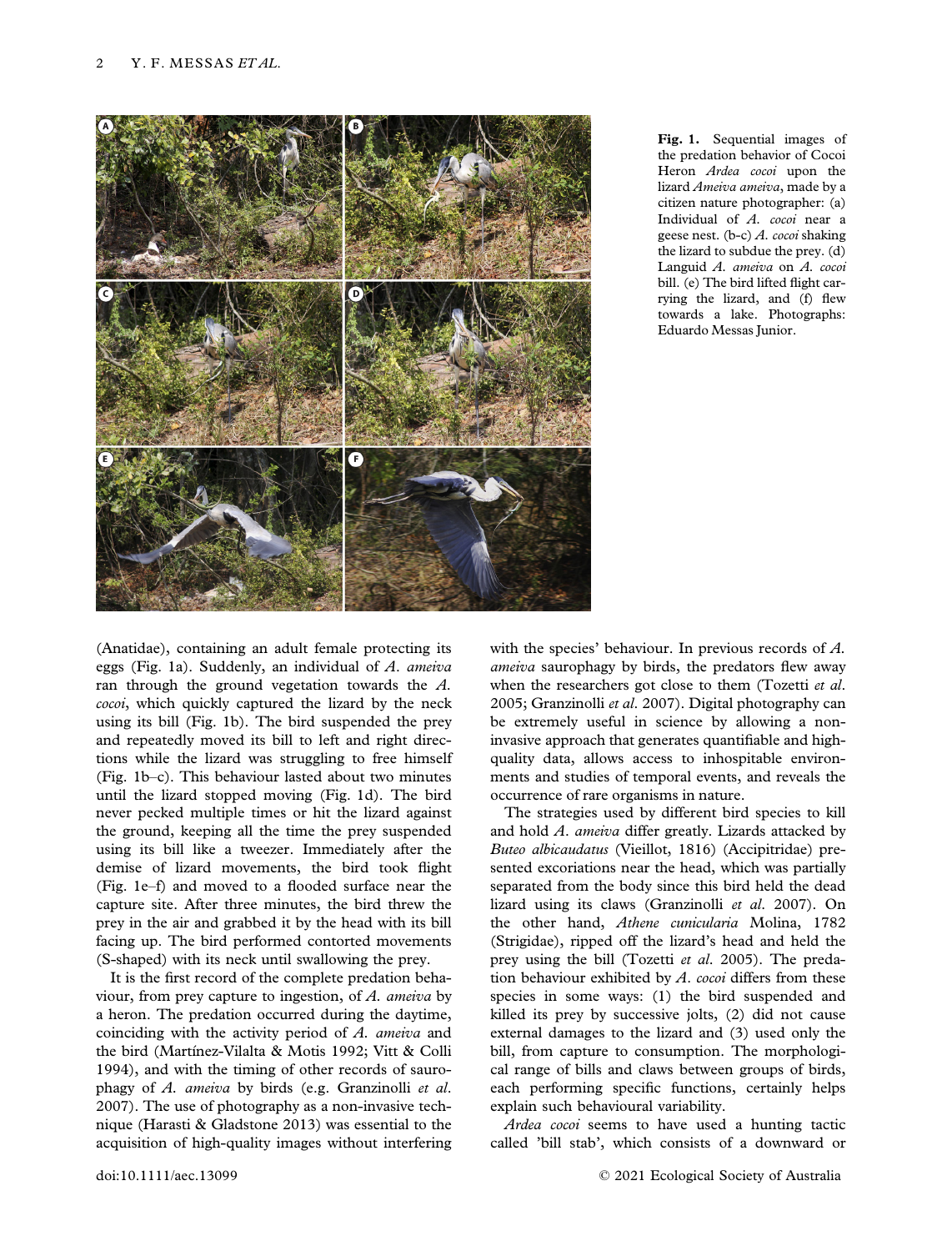lateral blow involving rapid and directed movements of the head and neck while the body remains stationary (Kushlan & Hancock 2005). This is a capture stroke characteristic of long-necked herons, in which their specialised cervical vertebrae act as a hinge for the forward stroke. Along with 'bill stab', it seems that the hunting tactic 'grasping' or 'grasp capture' was used next, which is when the prey is caught using the bill like tweezers (Kushlan & Hancock 2005).

The few descriptions of saurophagy by A. cocoi most described hunting tactics prior to predation (e.g. Martínez-Vilalta & Motis 1992; Sick 1997; Kushlan & Hancock 2005), but rarely the behaviour of handling the prey between capture and ingestion. Río-López et al. (2015) reported saurophagy by herons in Puerto Rico involving species of the same genera, Ameiva exsul (Cope, 1862) and Ardea alba Linnaeus, 1758, reported here. The birds also used their bill as tweezers, without impaling or dismember the prey. Similar behaviour was observed on the predation of a water snake by the heron Syrigma sibilatrix (Temminck, 1824), which manipulated the prey using the bill for a few seconds, shaking its head quickly and repeatedly (Franz et al. 2007). This shaking behaviour can stun or kill the prey before ingestion (Ivan Sazima pers. comm.).

Citizen science photography can reveal details about organisms' behaviours that would, otherwise, be missed by more vague reporting in citizen science. To increase the scientific value of natural history findings, we suggest to photographers taking sequences of photographs that illustrate (1) the habitat where organisms occur, (2) different behaviours of a given interaction, (3) morphological details of the specimens, besides (4) registering the metadata (date, time and geolocation) of the images, and, if possible, (5) saving the files in the RAW (uncompressed and unprocessed) image format instead of JPGE. We highly recommend the upload of such photographs on public and open-access platforms of biodiversity (e.g. iNaturalist, Macaulay Library, Táxeus and WikiAves). Such initiative could help synthesise important repositories to enlarge our understanding of distribution, animal behaviour and natural history of the biota across different locations (e.g. Laitly et al. 2021). Moreover, by bringing population closer to environmental sciences and biodiversity, citizen science photography can be a powerful tool to decrease the environmental negligence shared in several parts of the world (Ripple et al. 2017).

#### ACKNOWLEDGEMENTS

We thank Eduardo Messas Junior for providing excellent photographs and information making this

manuscript possible, and Ivan Sazima, who kindly review and provided valuable comments in the manuscript. TBG thanks Universidade Estadual do Maranhão for the Senior Researcher fellowship.

#### AUTHOR CONTRIBUTION

Yuri Fanchini Messas: Conceptualization (equal); Data curation (equal); Investigation (equal); Writingoriginal draft (equal). Giulia Bagarolli D'Angelo: Conceptualization (equal); Writing-original draft (equal); Writing-review & editing (equal). Thais Barreto Guedes: Conceptualization (equal); Writing-original draft (equal); Writing-review & editing (equal). João Vasconcellos Neto: Conceptualization (equal); Data curation (equal); Writing-review & editing (equal).

#### CONFLICT OF INTEREST

No potential conflict of interest was reported by the authors.

#### **REFERENCES**

- Bonney R., Shirk J. L., Phillips T. B. et al. (2014) Next steps for Citizen Science. Science 343, 1436-7.
- Franz I., Ghizoni-Jr I. R., Albuquerque J. L. B., Barcellos A., Arend F. L. & Martins-Ferreira C. (2007) Predação da cobra d'agua Helicops infrataeniatus (Serpentes, Colubridae) pela maria-faceira Syrigma sibilatrix (Aves, Ardeidae) no sul do Brasil. Biotemas. 20, 135–7.
- Granzinolli M. A. M., Barros F. M. & Motta-Junior J. C. (2007) Ameiva ameiva (Giant Ameiva). Predation. Herpetol Rev. 38, 448–9.
- Harasti D. & Gladstone W. (2013) Does underwater flash photography affect the behaviour, movement and site persistence of seahorses? J. Fish Biol. 83, 1344-53.
- Kushlan J. A. & Hancock J. A. (2005) The Herons. Oxford Academic Press, New York.
- Laitly A., Callaghan C. T., Delhey K. & Cornwell W. K. (2021) Is color data from citizen science photographs reliable for biodiversity research? Ecol Evol. 11, 4071–83.
- Lopes L. E., Fernandes A. M. & Marini M. A. (2005) Predation on vertebrates by Neotropical passerine birds. Lundiana. 6, 57–66.
- Martín J. & López P. (1990) Amphibians and Reptiles as Prey of Birds in SouthWestern Europe. Smithson Herpetol Inf Serv. 82, 1–43.
- Martínez-Vilalta A & Motis A. (1992) Family Ardeidae (Herons). In: Hanbook of the Birds of the World: ostrich to ducks, Vol. 1 (eds J Del Hoyo, A. Elliot & J. Sargatal). Lynks Edicions, Barcelona. 376–429.
- Miranda L. & Collazo J. A. (1997) Food Habits of 4 Species of Wading Birds (Ardeidae) in Tropical Mangrove Swamp. Colon Waterbird. 20, 413–8.
- Poulin B., Lefebvre G., Ibáñez R., Jaramillo C., Hernández C. & Rand A. S. (2001) Avian predation upon lizards and